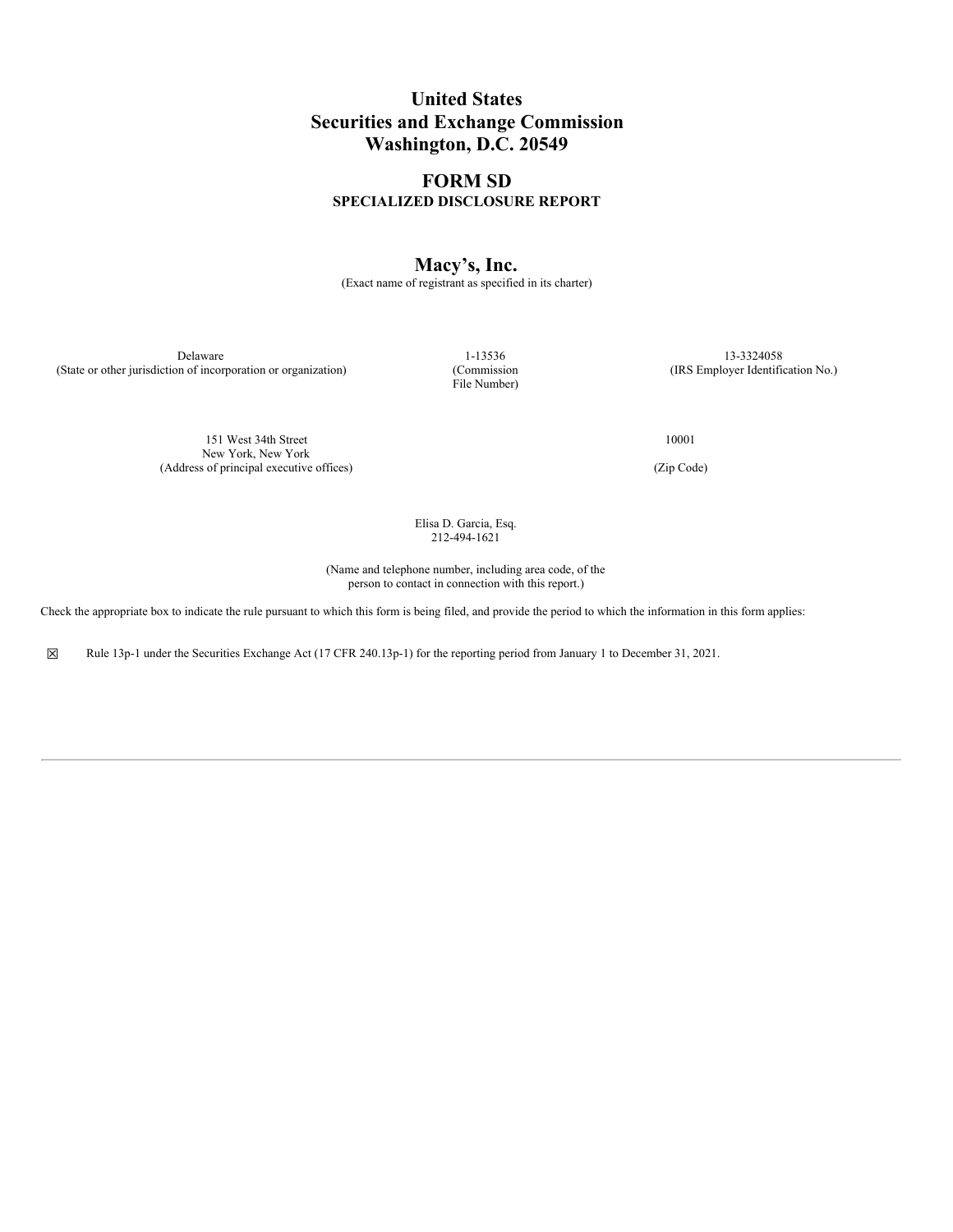## **Section 1 – Conflict Minerals Disclosure**

## **Item 1.01 Conflict Minerals Disclosure and Report**

As provided for in Rule 13p-1 under the Securities Exchange Act of 1934, as amended, and Form SD, a Conflict Minerals Report is provided as an exhibit to this Form SD and is available at the following Internet website:

https://www.macysinc.com/investors/sec-filings/all-sec-filings?form\_type=SD&year=2021#

The information contained on our website is not incorporated by reference into this Form SD or our Conflict Minerals Report and should not be considered part of this Form SD or the Conflict Minerals Report.

Information concerning tin, tantalum, tungsten or gold from recycled or scrap sources that may be contained in our in-scope products is included in the Conflict Minerals Report and is incorporated in this Form SD by reference.

## **Item 1.02 Exhibit**

The Conflict Minerals Report described in Item 1.01 is filed as Exhibit 1.01 to this Form SD.

#### **Section 2 - Exhibits**

## **Item 2.01 Exhibits**

Exhibit 1.01 – Conflict Minerals Report for the calendar year ended [December](#page-8-0) 31, 2021.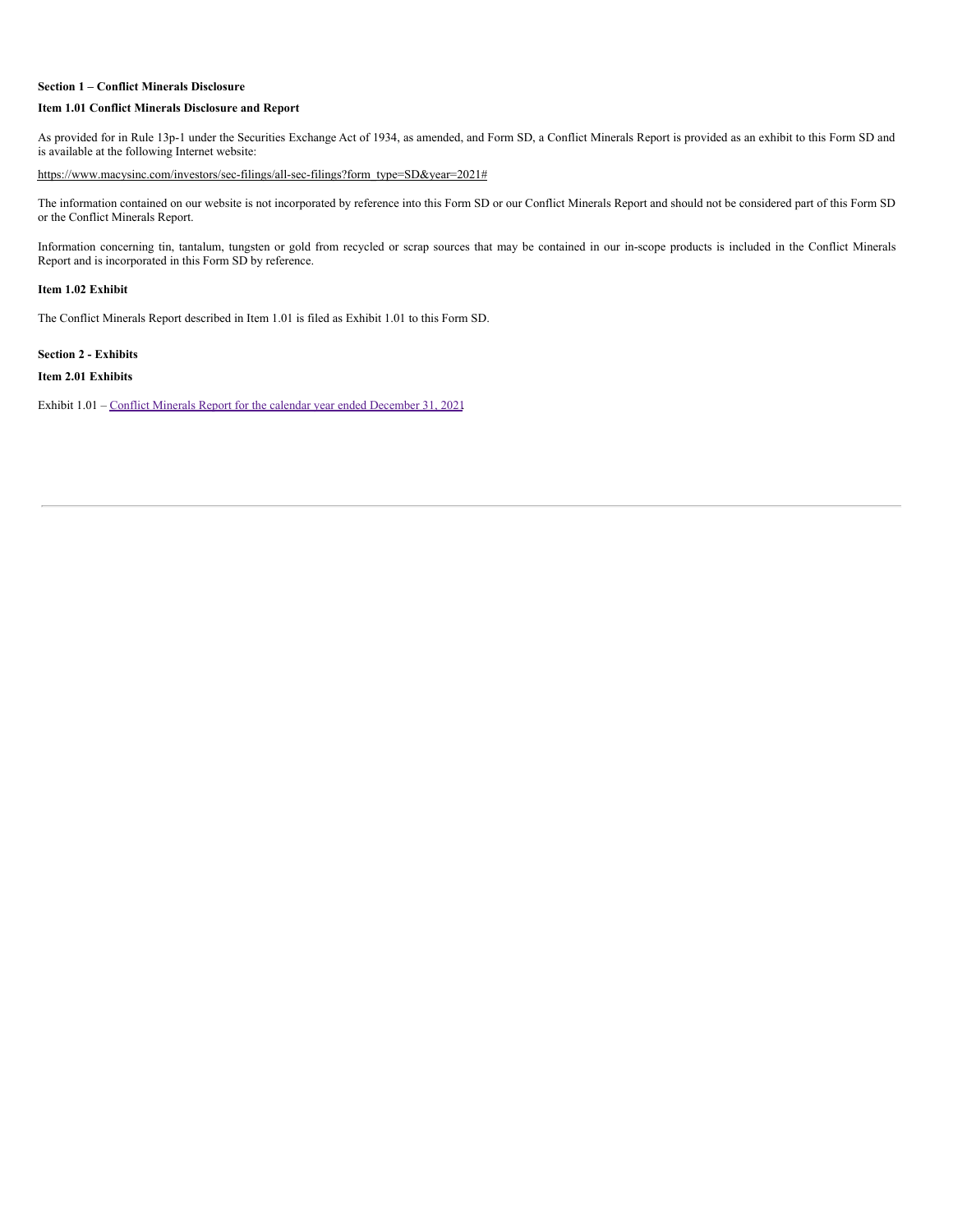## **SIGNATURES**

Pursuant to the requirements of the Securities Exchange Act of 1934, the registrant has duly caused this report to be signed on its behalf by the duly authorized undersigned.

Macy's, Inc. (Registrant)

By:/s/Elisa D. Garcia May 26, 2022 Name: Elisa D. Garcia Title: Executive Vice President, Chief Legal Officer and Secretary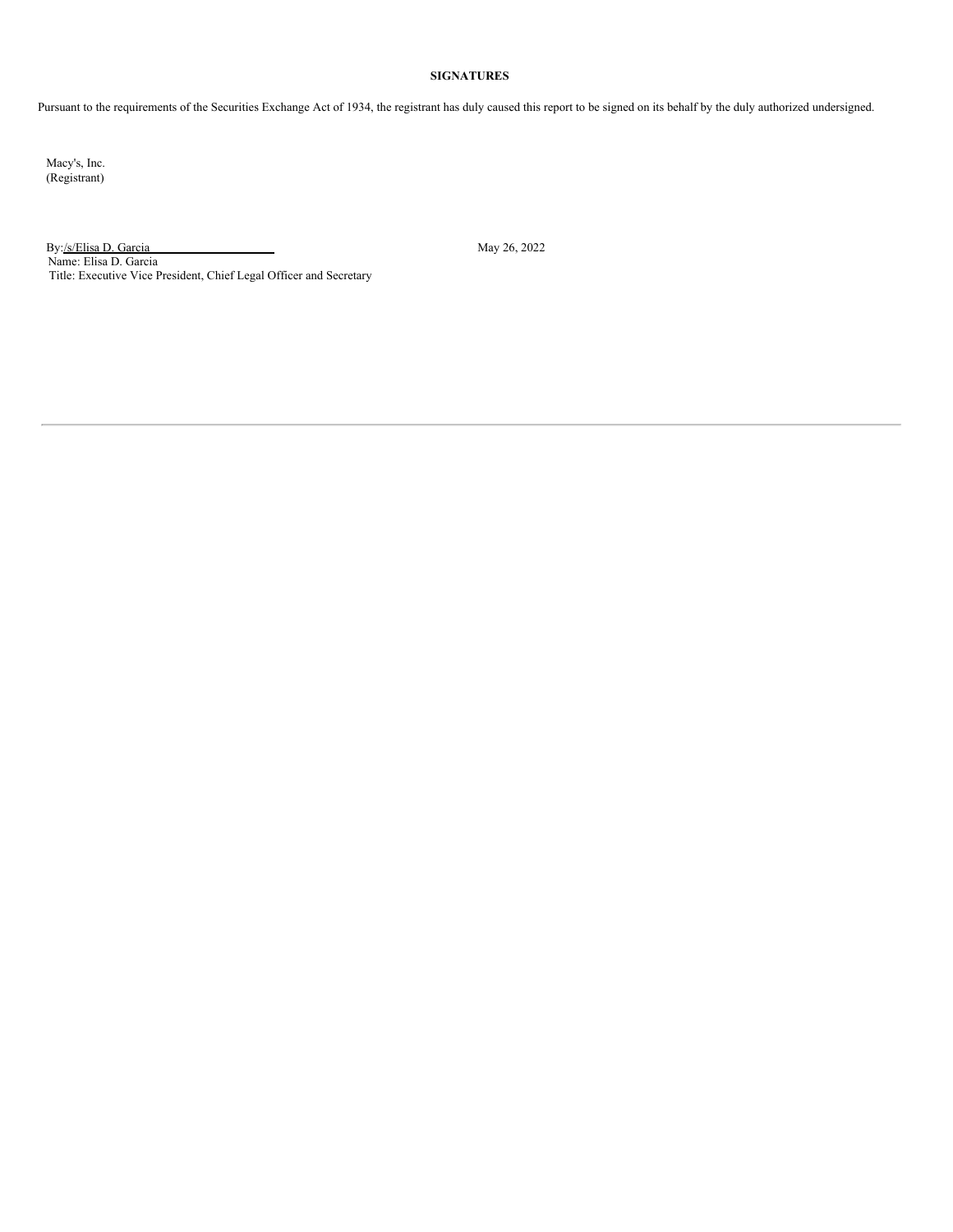## **EXHIBIT INDEX**

**Exhibit Description** 1.01 Conflict Minerals Report for the calendar year ended [December](#page-8-0) 31, 2021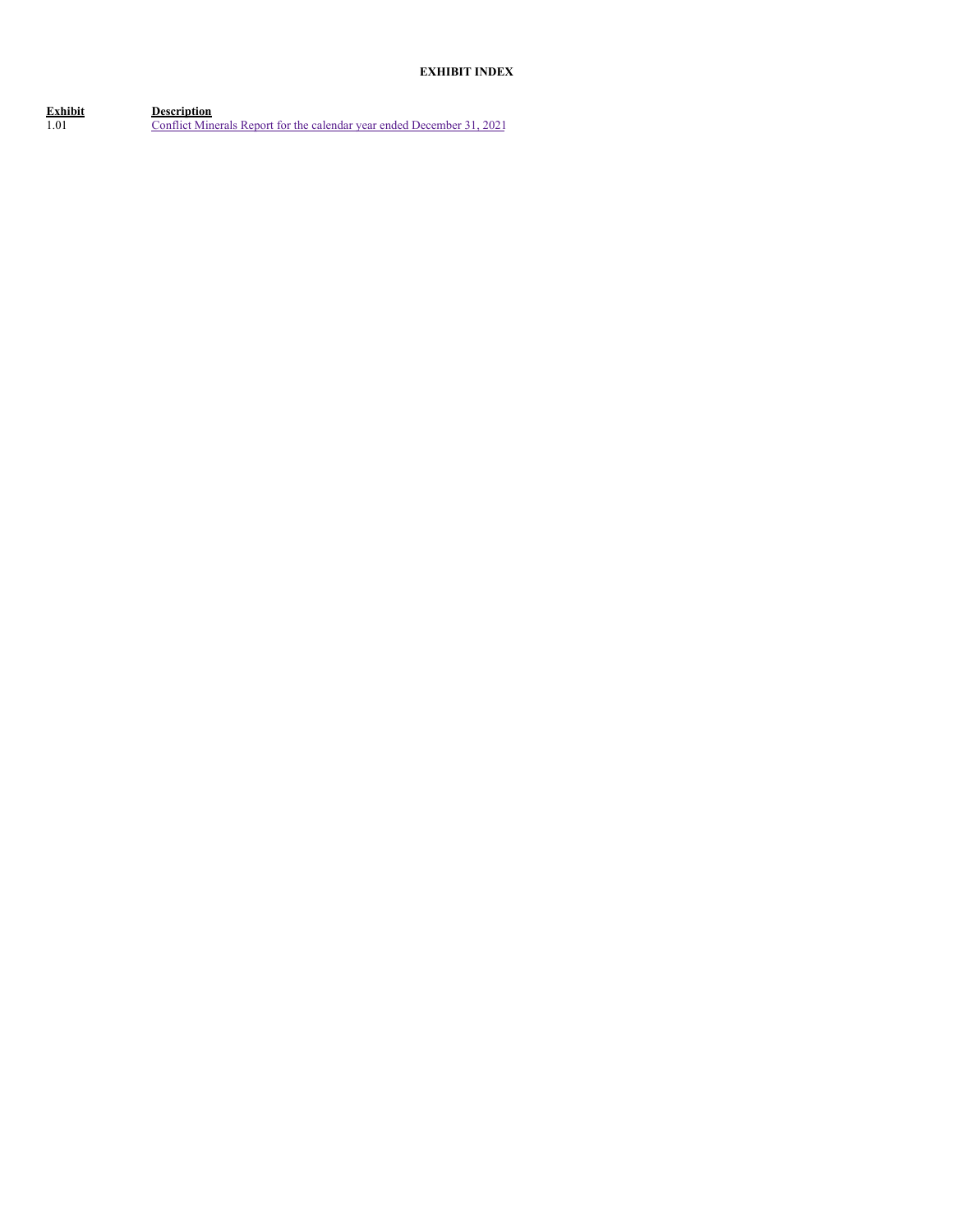#### **Conflict Minerals Report**

Macy's, Inc. has included this Conflict Minerals Report as an exhibit to its Form SD for calendar year 2021 (the "Report Year") as provided for in Rule 13p-1 under the Securities Exchange Act of 1934, as amended, and Form SD (collectively, the "Conflict Minerals Rule"). The date of filing of this Conflict Minerals Report is May 26, 2022.

Unless the context indicates otherwise, the terms "Company," "we," "its," "us" and "our" refer to Macy's, Inc. and its consolidated subsidiaries. As used herein and in the Conflict Minerals Rule, "Conflict Minerals" or "3TG" are columbite-tantalite (coltan), cassiterite, gold, wolframite and the derivatives tantalum, tin and tungsten, without regard to the location of origin of the minerals or derivative metals.

#### **Forward-Looking Statements**

This document contains forward-looking statements within the meaning of the federal securities laws. Any statements that do not relate to historical or current facts or matters are forwardlooking statements. You can identify some of the forward-looking statements by the use of forward-looking words, such as "intend" and the like, or the use of future tense. Statements concerning current conditions may also be forward-looking if they imply a continuation of current conditions. Examples of forward-looking statements include, but are not limited to, statements concerning the additional steps that we intend to take to mitigate the risk that our necessary 3TG benefit armed groups.

Forward-looking statements are subject to risks and uncertainties that could cause actual actions or performance to differ materially from those expressed in the forward-looking statements. These risks and uncertainties include, but are not limited to, (1) the continued implementation of satisfactory traceability and other compliance measures by our direct and indirect suppliers on a timely basis or at all, (2) whether smelters and refiners and other market participants responsibly source 3TG and (3) political and regulatory developments, whether in the Democratic Republic of the Congo ("DRC") or an adjoining country (collectively, the "Covered Countries"), the United States or elsewhere. You are cautioned not to place undue reliance on these forward-looking statements, which speak only as of the date of filing of this document. We do not intend, and undertake no obligation, to publish revised forward-looking statements to reflect events or circumstances after the date of filing of this document or to reflect the occurrence of unanticipated events.

#### **Overview; Applicability of the Conflict Minerals Rule to Our Company**

The Company operates 725 stores in 43 states, the District of Columbia, Puerto Rico, and Guam. In the Report Year, the Company's operations were conducted through Macy's, Bloomingdale's, Bloomingdale's The Outlet, Macy's Backstage, Bluemercury, and Market by Macy's. The Company sells a wide range of merchandise, including apparel and accessories (men's, women's and kids'), cosmetics, home furnishings and other consumer goods. In the Report Year, we purchased merchandise from approximately 5,859 suppliers. We do not manufacture any products. Many of the products that we sell are third party branded products that are available from many retailers, including our Company, and are therefore not "inscope" for purposes of our compliance with the Conflict Minerals Rule. In addition, we believe that most of our products do not contain any 3TG and, for those that do, 3TG content usually constitutes a small portion of the materials content of the products.

A portion of our products are private brand products, primarily consisting of apparel, accessories and home products. We have determined that we are subject to the Conflict Minerals Rule because of the degree of influence that we exercise over the materials, parts, ingredients or components of some of our private brand products that contain 3TG. Our in-scope products included gold and tin, but each in-scope product does not necessarily contain both gold and tin. Our in-scope products did not include tantalum or tungsten. For the Report Year, we sourced our private brand products and components that potentially contain 3TG from 79 nominated trim suppliers and 372 Tier 1 suppliers. We generally refer to all of these suppliers both in respect of the Report Year and generally as "Suppliers." The responses that we received from our Suppliers in respect of the Report Year indicated that only a small portion of these Suppliers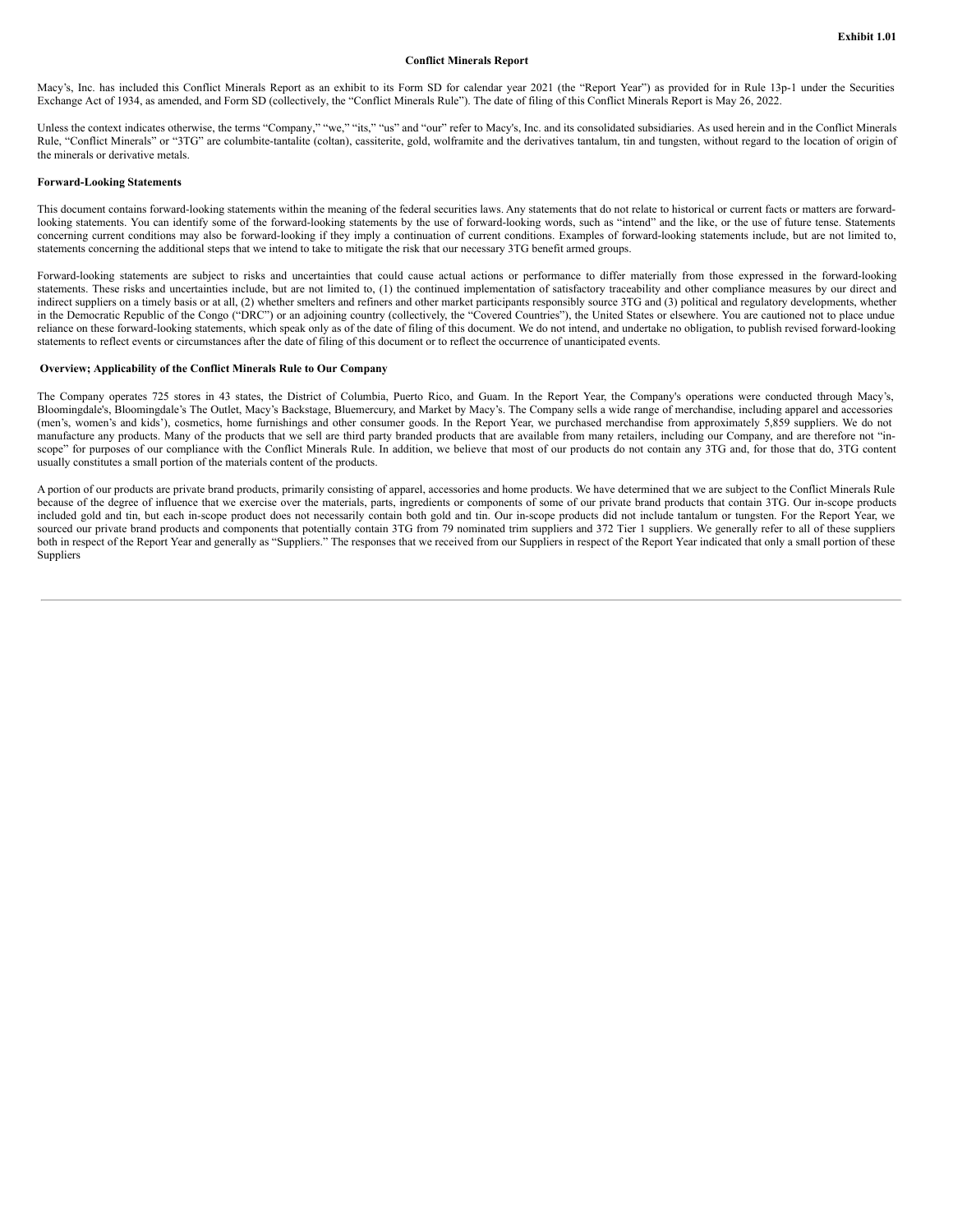supplied us with products that were in-scope for our Conflict Minerals Rule compliance. See "Product Information" below for additional information concerning our in-scope products.

We do not directly source 3TG from mines, smelters or refiners, and we believe that we are in most cases many levels removed from these market participants. However, through the efforts described in this Conflict Minerals Report, we seek to ensure that our sourcing practices are consistent with our responsible sourcing values.

#### **Management Systems and Reporting**

Our 3TG compliance program includes the following established systems and controls. Our management systems are intended to conform to Step 1 of the OECD Guidance (as defined later in this Conflict Mineral Report).

- a. Our conflict minerals task force reports to our Chief Legal Officer and includes senior staff under the Chief Legal Officer charged with managing our 3TG compliance strategy. The following functional areas are represented on the task force: Financial Reporting; Legal; Overseas Offices; Quality Assurance/Product Integrity; Sustainability; and Social Compliance. In addition, we include merchants and product development teams from all of our business divisions in the compliance process.
- b. We utilize specialist outside counsel to advise us in connection with our Conflict Minerals Rule compliance. In addition, we use a third-party information management service provider (the "Service Provider") to assist with our "reasonable country of origin inquiry" ("RCOI") and due diligence, including to, on our behalf, (i) engage in Supplier outreach and follow-up, (ii) validate Supplier responses, (iii) identify risks based on smelter and refiner sourcing practices of Suppliers and (iv) store records of due diligence processes, findings and resulting decisions on a computerized database. Some of the RCOI and due diligence activities described in this Conflict Minerals Report were performed on our behalf by the Service Provider.
- c. We use the Conflict Minerals Reporting Template (the "CMRT") developed by the Responsible Minerals Initiative (the "RMI") to determine the Suppliers that include 3TG in our private-label products and to identify smelters and refiners in our supply chain. Each year, we request that Suppliers complete the CMRT version recommended by the RMI for that year.
- d. We have adopted both a corporate and vendor Conflict Minerals Policy. We communicate the applicable policy to impacted company personnel and to our Suppliers and have implemented procedures to ensure that new Suppliers receive and review the vendor Conflict Minerals Policy. We have posted the corporate Conflict Minerals Policy on our corporate Internet website, at https://www.macysinc.com/purpose/responsible-products-and-sourcing . We do not seek to embargo the sourcing of 3TG from the DRC region.
- e. We required the Tier 1 Suppliers of Macy's private brands and Bloomingdale's children's private brands to source metal trim components from a nominated trim supplier list that sourced 3TG from Conformant smelters and refiners (as later defined). The trim program covers all zippers, all children's press fasteners, and all other metal trim components for apparel, accessories, footwear, home textiles, and plush toys.
- f. Our private brand purchase order terms and conditions and certain testing and vendor standards manuals include a provision requiring Suppliers to acknowledge, accept and agree that all products supplied to us will be free of any 3TG sourced from mines, smelters or refiners that finance or benefit armed groups in a Covered Country.
- g. We participate in the RMI's plenary and due diligence practices team.
- h. We maintain business records relating to 3TG due diligence, including records of our due diligence processes, findings and resulting decisions, for at least five years. We also have instructed the Service Provider to maintain our records in its possession for at least five years.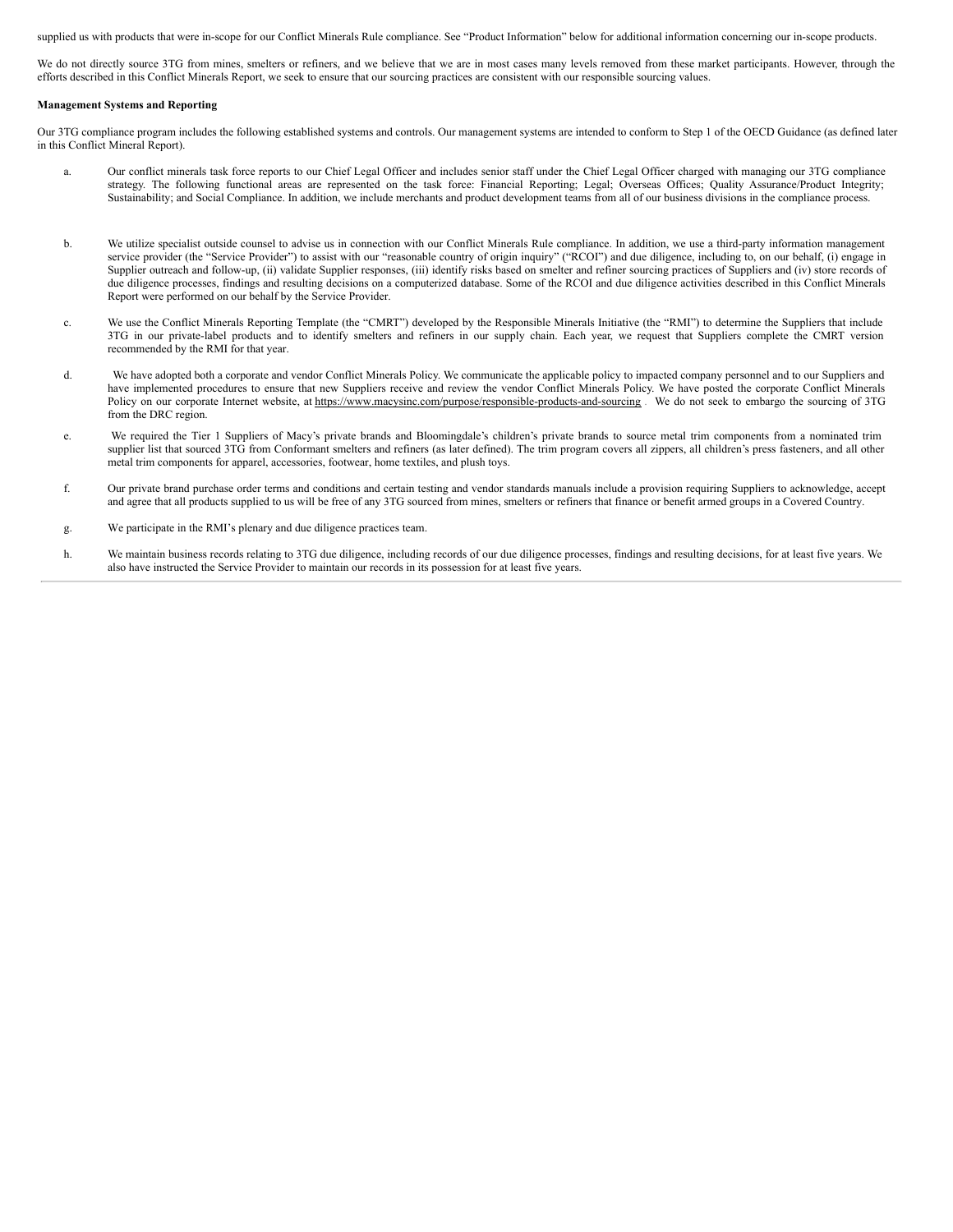i. We have a mechanism at https://www.macysinc.com/contact that enables internal and external stakeholders to provide comments or questions, or register grievances, to us on various subjects, including with respect to the sourcing of 3TG contained in our products. The foregoing serves as our grievance mechanism.

Step 5 of the OECD Guidance contemplates public reporting on supply chain due diligence. We file a Form SD and Conflict Minerals Report with the Securities and Exchange Commission, which we make publicly available on our website.

### **Reasonable Country of Origin Inquiry Information**

As required by the Conflict Minerals Rule, for the Report Year, we conducted a RCOI. We designed our RCOI in good faith to determine the origin of 3TG that are necessary to the functionality or production of products that we contract to manufacture. Our RCOI utilized the management systems described above.

Our outreach for the Report Year included 79 nominated trim Suppliers and 372 Tier 1 Suppliers of our private-brand merchandise. We received a response from 97% of the Suppliers surveyed, representing 86% of our business volume from the surveyed Suppliers. The Suppliers identified 372 smelters and refiners that may be in our supply chain. Based on our RCOI, we concluded that 35 of these smelters and refiners sourced entirely from outside of the Covered Countries, including from recycled or scrap sources. Our conclusions concerning mineral origin are based on information from RMI member data.

For the Report Year RCOI, we utilized the following processes. See "Due Diligence Program Execution" for additional information concerning the processes and procedures followed by the Service Provider on our behalf.

- a. The Service Provider requested that the Suppliers complete a CMRT. Following the initial introduction to the 3TG compliance program and the CMRT information request, non-responsive Suppliers received additional reminders requesting completion of the CMRT.
- b. The Service Provider reviewed the completed responses received from Suppliers for plausibility, consistency and gaps as described in its procedures.
- c. To the extent that a completed response identified a smelter or refiner, the Service Provider reviewed this information against the lists of Conformant, Active (as later defined) and the equivalent smelters and refiners published in connection with the RMI's Responsible Minerals Assurance Process (the "RMAP"), the London Bullion Market Association's ("LBMA") Good Delivery List and the Responsible Jewellery Council's ("RJC") Chain-of-Custody Certification.

Pursuant to the Conflict Minerals Rule, based on the results of our RCOI, we conducted due diligence for the Report Year. These due diligence efforts are discussed below.

## **Due Diligence Program Design**

We designed our due diligence measures relating to 3TG in general conformance with the criteria set forth in the Organisation for Economic Co-operation and Development'sDue Diligence Guidance for Responsible Supply Chains of Minerals from Conflict-Affected and High-Risk Areas, including the Supplement on Tin, Tantalum and Tungsten and the Supplement on Gold (Third Edition) (the "OECD Guidance").

#### **Due Diligence Program Execution**

We undertook the following due diligence measures with respect to the source and chain of custody of the 3TG that are necessary to the functionality or production of products that we contracted to manufacture for the Report Year.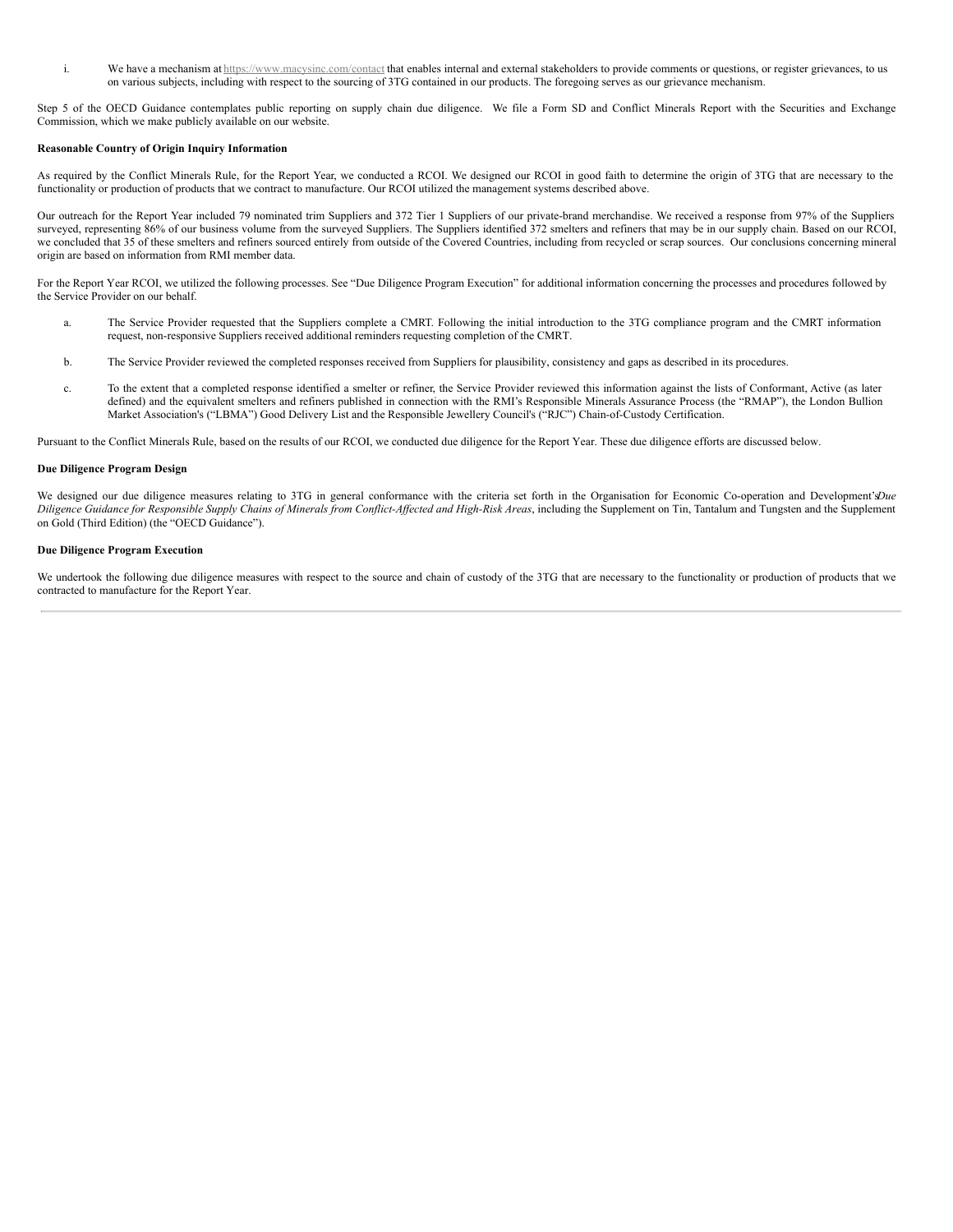These were not all of the measures that we took in furtherance of our 3TG compliance program or pursuant to the Conflict Minerals Rule and the OECD Guidance.

- a. The Service Provider reviewed the responses on the CMRTs received from Suppliers for plausibility, consistency and gaps as described in its procedures. If any of the Service Provider's quality control flags were raised, the Service Provider platform automatically contacted the supplier for further information or response.
- b. Our 3TG task force reported the findings of its supply chain risk assessment to our Chief Legal Officer.
- c. In addition, to enhance the effectiveness of our compliance program and mitigate the risk that the necessary 3TG contained in our in-scope products directly or indirectly finance or benefit armed groups in a Covered Country, we have taken the actions below in connection with our 3TG program:
	- 1. We educated merchandising personnel at Macy's, Bloomingdale's, our merchants, our international general managers, our product development personnel and selected other internal personnel on the Conflict Minerals Rule and our compliance plan. We did so via on-line training.
	- 2. We furnished the Suppliers with written communications discussing the Conflict Minerals Rule, the OECD Guidance and our compliance requirements. In addition, we made available to the Suppliers, via the Service Provider, access to training and online resources relating to the Conflict Minerals Rule and 3TG compliance requirements. The training was intended to help ensure the quality and completeness of the CMRTs received from the Suppliers.
	- 3. The Service Provider requested from each new Supplier that is not covered by our nominated trim supplier program a copy of that Supplier's Conflict Minerals policy. Company personnel reviewed the Supplier policies and encouraged Suppliers with 3TG policies that did not include due diligence frameworks and management systems to review the training and educational materials available to them and revise their policies and processes to better facilitate traceability of their supply chains and conflict-free sourcing.
	- 4. The Service Provider requested an acknowledgment from each Supplier that it had reviewed our vendor Conflict Minerals Policy, understood its requirements and would comply with them. As of May 5, 2022 ("the Assessment Date"), we received affirmative acknowledgment of our Conflict Minerals Policy from 97% of the Suppliers.1

<sup>1</sup> Supplier affirmative acknowledgement percentage excludes Bloomingdale's suppliers.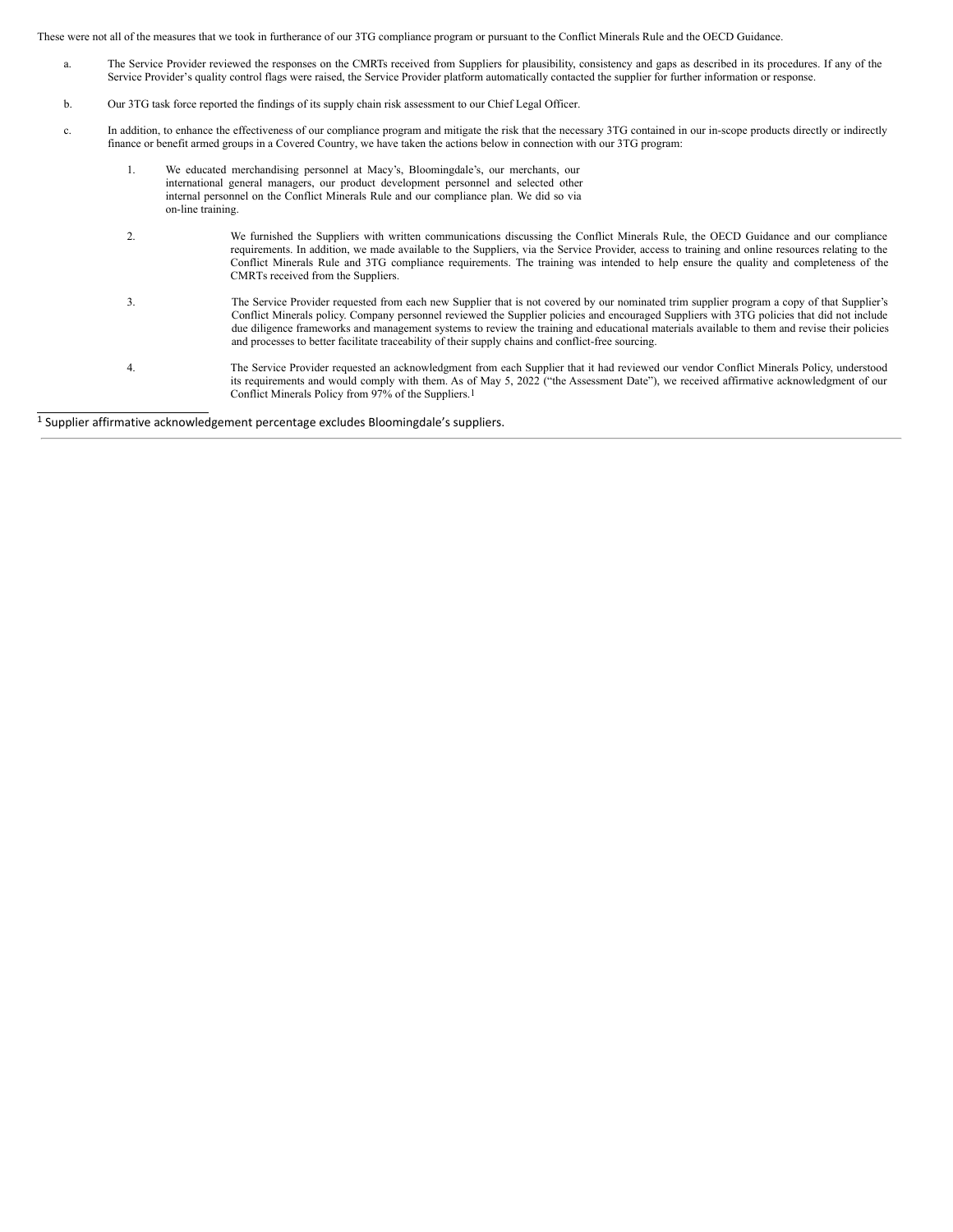- <span id="page-8-0"></span>5. We follow an escalation process for trim Suppliers not responsive to or in compliance with our nominated trim supplier program. Under our risk mitigation strategy, we take such other risk mitigation steps as we deem appropriate based on the findings of our supply chain risk assessment.
- d. We do not conduct audits of smelters and refiners due to our location in the supply chain. However, in connection with our due diligence, we utilize information made available by the RMI, LBMA and RJC concerning independent third-party audits of smelters and refiners. We also seek to meet Step 4 of the OECD Guidance through our membership in the RMI, which operates the RMAP. Through our support of and participation in the RMI, we utilized information provided by the RMI to its members to monitor smelter and refiner improvement, to exercise leverage over smelters and refiners to become Conformant and to assess smelter and refiner due diligence.

#### **Product Information**

Our in-scope products included:

- 1. apparel, that includes functional metal hardware such as zippers and other functional trim;
- 2. accessories, primarily consisting of handbags, shoes, belts and jewelry; and
- 3. home goods, primarily consisting of cookware and kitchen gadgets.

However, not all of our products in each of these categories contained 3TG or were otherwise in-scope for purposes of our compliance with the Conflict Minerals Rule.

For a broader discussion of our products, see our Annual Report on Form 10-K for the fiscal year ended February 1, 2022. The information contained in our Form 10-K is not incorporated by reference into this Conflict Minerals Report or our Form SD and should not be considered part of this Conflict Minerals Report or our Form SD.

#### **Identified Smelters and Refiners; Country of Origin**

The Suppliers identified to us 36 smelters and refiners that may have been used to supply the 3TG contained in our in-scope products. 97% of the identified smelters and refiners were listed as Conformant by the RMI.

The foregoing facilities are listed on Annex 1. Annex 1 also lists possible countries of origin of the 3TG processed by certain of the smelters and refiners. Due to our position in the supply chain, which we discuss earlier in this Conflict Minerals Report, we rely on our suppliers for accurate smelter and refiner information. Our due diligence measures cannot provide absolute certainty regarding the source and chain of custody of the necessary 3TG contained in our in-scope products.

The Suppliers generally reported smelter and refiner information at a company level (i.e., for all of their products, not just those that they sold to us). Therefore, we generally were unable to conclusively determine whether the identified smelters or refiners were actually in our supply chain. In addition, the smelters and refiners identified by the Suppliers may not include all of the smelters and refiners in our supply chain, since some Suppliers did not identify all or part of their smelters and refiners and because not all Suppliers responded to our inquiries. See the notes to the table in  $\Delta$ nnex 1</u> for additional information concerning the data presented in the table.

None of the necessary 3TG contained in the in-scope products were determined by us to directly or indirectly finance or benefit armed groups in a Covered Country. However, we did not conclude that any of our in-scope products were "DRC conflict free." The terms "adjoining country," "armed group" and "DRC conflict free" have the meanings contained in the Conflict Minerals Rule.

We endeavored to determine the mine or location of origin of the necessary 3TG contained in our in-scope products by requesting that the Suppliers provide us with a completed CMRT and through the other measures described in this Conflict Minerals Report. For the smelters and refiners that were identified by the Suppliers, to the extent that the origin of their 3TG was not known to the Service Provider, it attempted to contact the smelter or refiner and/or consulted publicly available information to attempt to determine the mine or location of origin of the 3TG processed by the smelter or refiner.

#### **Future Risk Mitigation Efforts**

We intend to take the following additional steps to improve our due diligence measures and mitigate the risk that the necessary 3TG in our in-scope products benefit armed groups:

1. Continue to enhance our nominated trim supplier program, including through training of new merchants and Suppliers.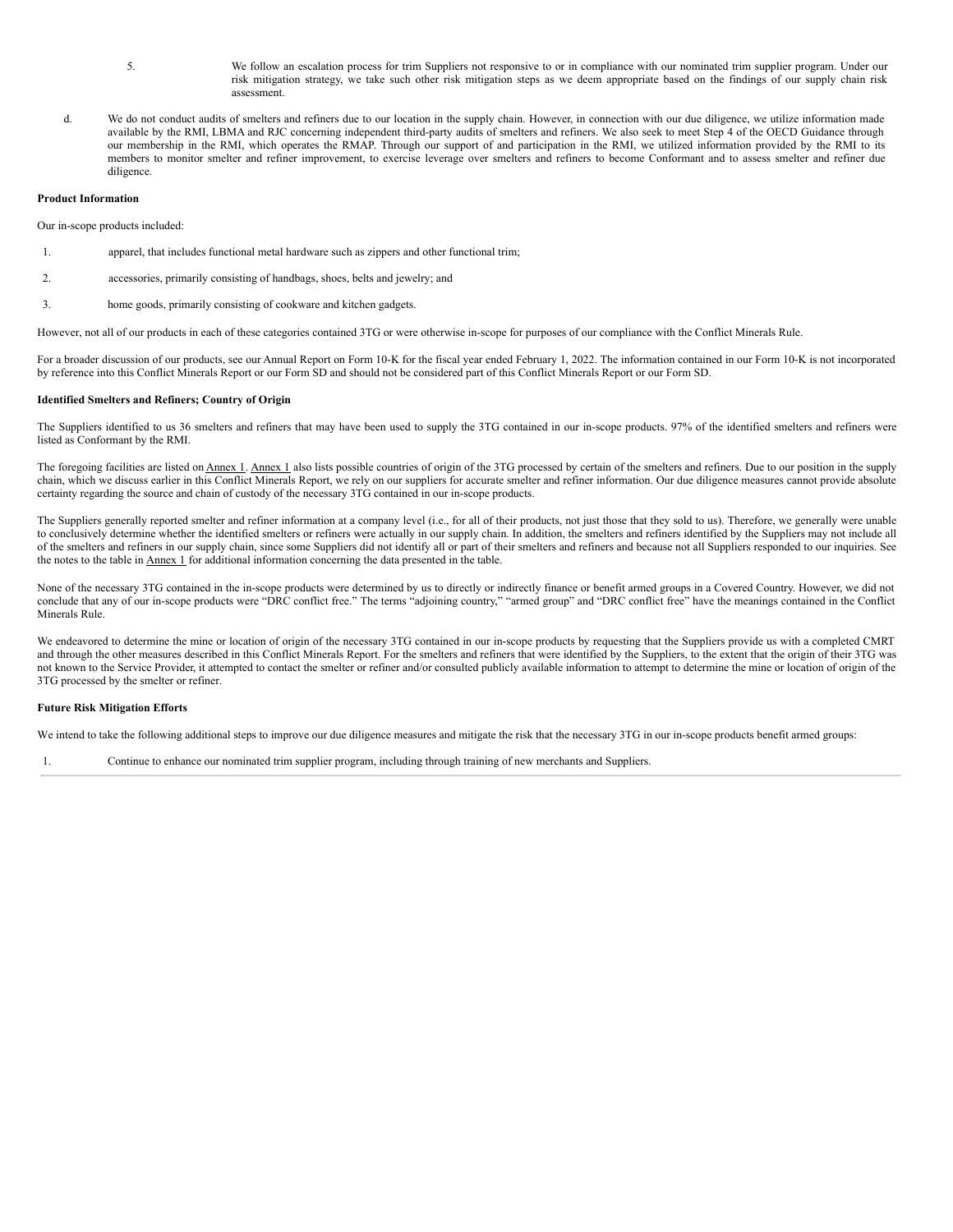- 2. Continue to require Suppliers not covered by our nominated trim supplier program to upload copies of their 3TG policies and require such Suppliers that do not have a 3TG policy to adopt one.
- 3. Review Supplier 3TG policies for conformance to our requirements, including checking to see that their policies do not provide for an embargo of the Covered Countries.
- 4. Monitor Supplier compliance with our nominated trim supplier program and determine steps to implement our escalation process for any Suppliers that are nonresponsive or not in compliance.
- 5. With the assistance of the Service Provider, conduct independent research on smelters and refiners that were reported to us that are not operational or may have been misidentified.
- 6. Continue to engage with Suppliers that provided incomplete responses or that did not provide responses to help ensure that they provide requested information for the following year.
- 7. Monitor and encourage the continuing development and progress of traceability measures at Suppliers that indicated for the Report Year that the source of 3TG was unknown or undeterminable.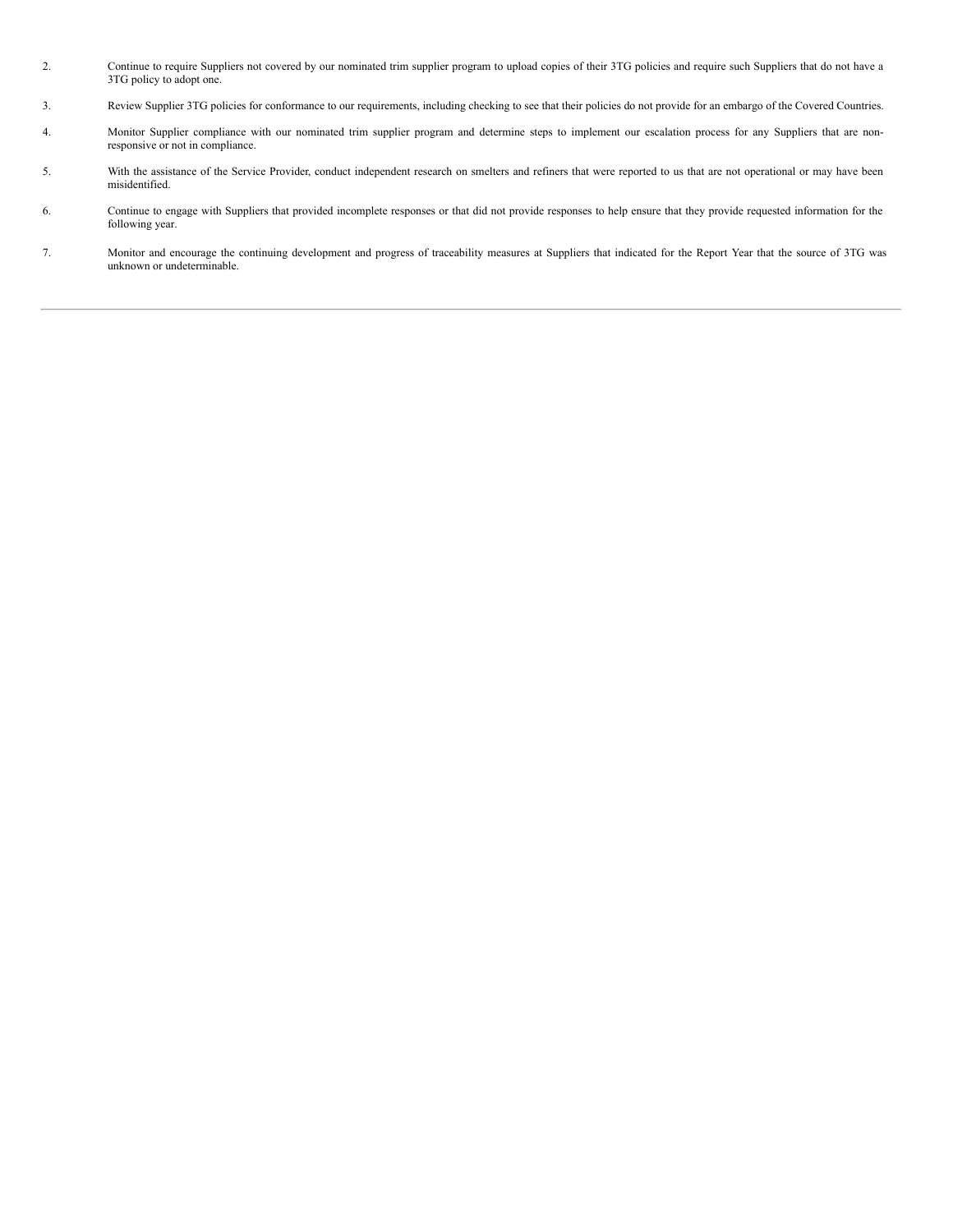## **ANNEX 1**

Capitalized terms used and not otherwise defined in this Annex have the meanings set forth in the Conflict Minerals Report of which this Annex is a part.

## **Smelters and Refiners**

The following facilities may have been used to process the necessary 3TG in our in-scope products. Our in-scope products did not include tantalum or tungsten. Please see the notes that accompany the table for information concerning the data in the table.

| <b>Metal</b> | <b>Smelter ID</b> | <b>Smelter Name</b>                              | Country                     |
|--------------|-------------------|--------------------------------------------------|-----------------------------|
| Gold         | CID000077         | Argor-Heraeus S.A.                               | Switzerland                 |
| Gold         | CID000189         | Cendres + Metaux S.A.                            | Switzerland                 |
| Gold         | CID000233         | Chimet                                           | Italy                       |
| Gold         | CID000707         | HERAEUS METALS HONG KONG LTD                     | Hong Kong                   |
| Gold         | CID000711         | Heraeus Germany GmbH Co. KG                      | Germany                     |
| Gold         | CID000920         | Asahi Refining USA Inc.                          | <b>United States</b>        |
| Gold         | CID000924         | Asahi Refining Canada Ltd.                       | Canada                      |
| Gold         | CID001078         | <b>S-NIKKO</b> Copper Inc.                       | Korea, Republic Of          |
| Gold         | CID001153         | Metalor Technologies S.A.                        | Switzerland                 |
| Gold         | CID001157         | Metalor USA Refining Corporation                 | <b>United States</b>        |
| Gold         | CID001220         | Nadir Metal Rafineri San. Ve Tic. A.S.           | Turkey                      |
| Gold         | CID001352         | PAMP <sub>S.A.</sub>                             | Switzerland                 |
| Gold         | CID001512         | Rand Refinery (Pty) Ltd.                         | South Africa                |
| Gold         | CID001622         | SHANDONG ZHAOJIN GOLD & SILVER REFINERY CO.,LTD. | China                       |
| Gold         | CID001993         | United Precious Metal Refining, Inc.             | <b>United States</b>        |
| Gold         | CID002003         | Valcambi S.A.                                    | Switzerland                 |
| Gold         | CID002030         | Perth Mint                                       | Australia                   |
| Gold         | CID002243         | Gold Refinery of Zijin Mining Group              | China                       |
| Gold         | CID002314         | <b>Umicore Precious Metal</b>                    | Thailand                    |
| Gold         | CID002509         | MMTC-PAMP India Pvt                              | India                       |
| Gold         | CID002560         | Al Etihad Gold Refinery DMCC                     | <b>United Arab Emirates</b> |
| Gold         | CID002561         | <b>Emirates Gold DMCC</b>                        | <b>United Arab Emirates</b> |
| Gold         | CID002765         | Italpreziosi                                     | Italy                       |
| Tantalum     | CID002512         | Jiangxi Dinghai Tantalum & Niobium Co., Ltd.     | China                       |
|              |                   |                                                  |                             |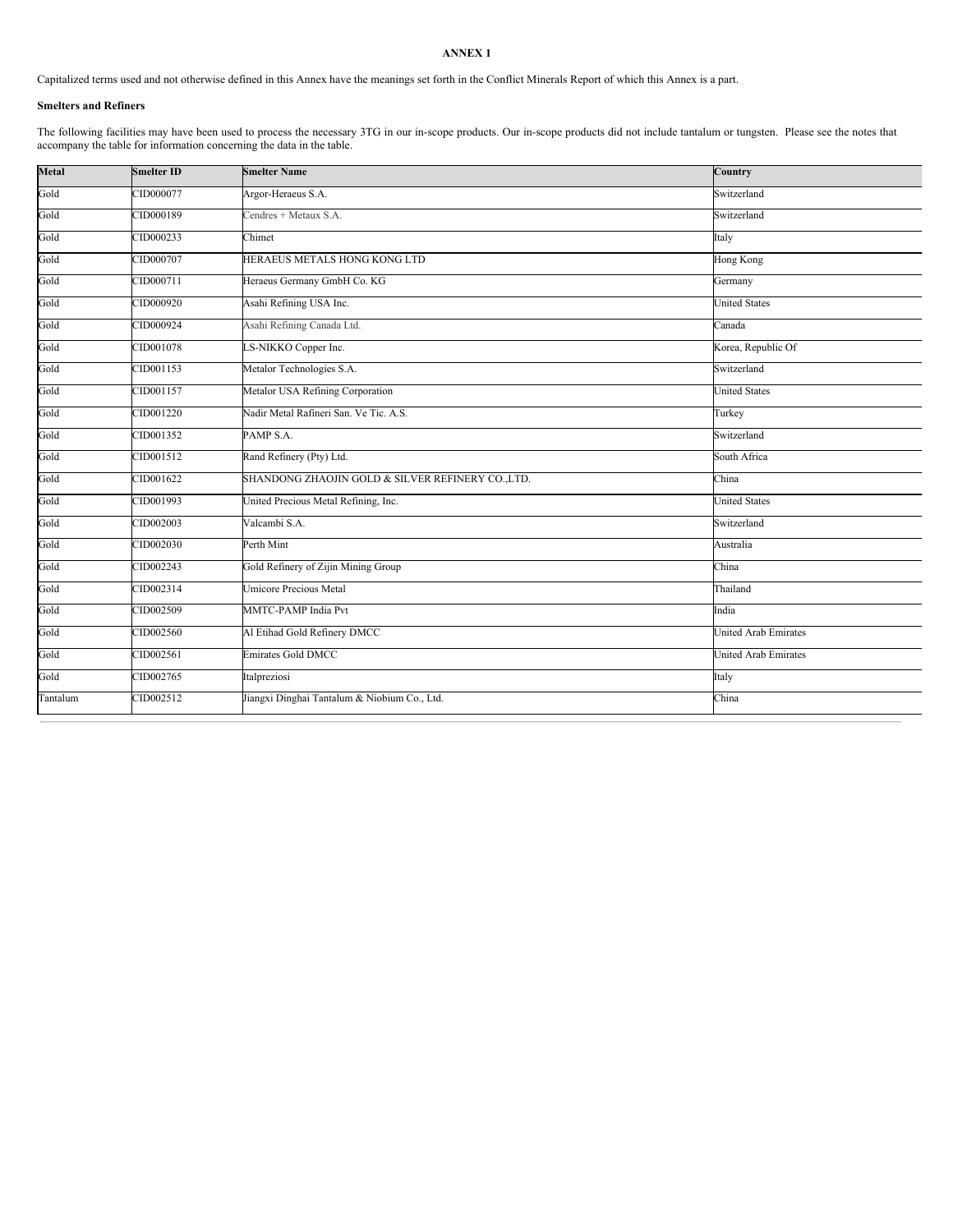| <b>Metal</b> | <b>Smelter ID</b> | <b>Smelter Name</b>                           | Country   | <b>Status</b>      |
|--------------|-------------------|-----------------------------------------------|-----------|--------------------|
| Tin          | CID000538         | Gejiu Non-Ferrous Metal Processing Co., Ltd.  | China     | Conformant         |
| Tin          | CID000760         | Huichang Jinshunda Tin Co., Ltd.              | China     | Not on active or c |
| Tin          | CID001070         | China Tin Group Co., Ltd.                     | China     | Conformant         |
| Tin          | CID001105         | Malaysia Smelting Corporation (MSC)           | Malaysia  | Conformant         |
| Tin          | CID001182         | Minsur                                        | Peru      | Conformant         |
| Tin          | CID001191         | Mitsubishi Materials Corporation              | Japan     | Conformant         |
| Tin          | CID001477         | PT Timah Tbk Kundur                           | Indonesia | Conformant         |
| Tin          | CID001482         | PT Timah Tbk Mentok                           | Indonesia | Conformant         |
| Tin          | CID001490         | PT Tinido Inter Nusa                          | Indonesia | Conformant         |
| Tin          | CID002158         | Yunnan Chengfeng Non-ferrous Metals Co., Ltd. | China     | Conformant         |
| Tin          | CID002180         | Yunnan Tin Company Limited                    | China     | Conformant         |
| Tin          | CID002844         | HuiChang Hill Tin Industry Co., Ltd.          | China     | Conformant         |

We note the following in connection with the information contained in the foregoing table:

- a. The table only includes entities that were listed as smelters or refiners by the RMI.
- b. Smelter and refiner status information in the table is as of the Assessment Date and is based solely on information made publicly available by the RMI, without independent verification by us.
- c. "Conformant" means that a smelter or refiner was listed as conformant with the RMAP's assessment protocols, including those indicated as "re-audit in progress." Included smelters and refiners were not necessarily Conformant for all or part of the Report Year and may not continue to be Conformant for any future period. We do not have information on the origin of the 3TG processed by any of the Conformant smelters and refiners prior to their respective certification dates.
- d. While none of the identified smelters or refiners is listed as such for the Report Year, "Active" means that the smelter or refiner is a participant in the RMAP and has committed to undergo an RMAP assessment.
- e. While none of the identified smelters or refiners is listed as such for the Report Year, "On Smelter Look-up Tab List Only" means that a smelter or refiner is listed on the Smelter Look-up tab of the CMRT but is not listed as Conformant or Active.
- f. "Smelter Country Location" is the country in which the smelter or refiner is located. Country location is based solely on information made publicly available by the RMI, without independent verification by us.

### **Country of Origin**

The countries of origin of the 3TG processed by the Conformant smelters and refiners listed above may have included countries in each of the categories listed below. The listed countries of origin are derived from information made available by the RMI to its members. Except for the DRC2, the RMI does not indicate individual countries of origin of the 3TG processed by Conformant smelters and refiners. Instead, the RMI indicates country of origin by category. In addition, for some of the listed Conformant smelters and refiners, origin information is not disclosed.3 The countries below are sorted by risk level.

## 2 DRC - The Democratic Republic of the Congo

3 In addition, some of the Conformant smelters and refiners may have processed 3TG originating in whole or in part from recycled or scrap sources.